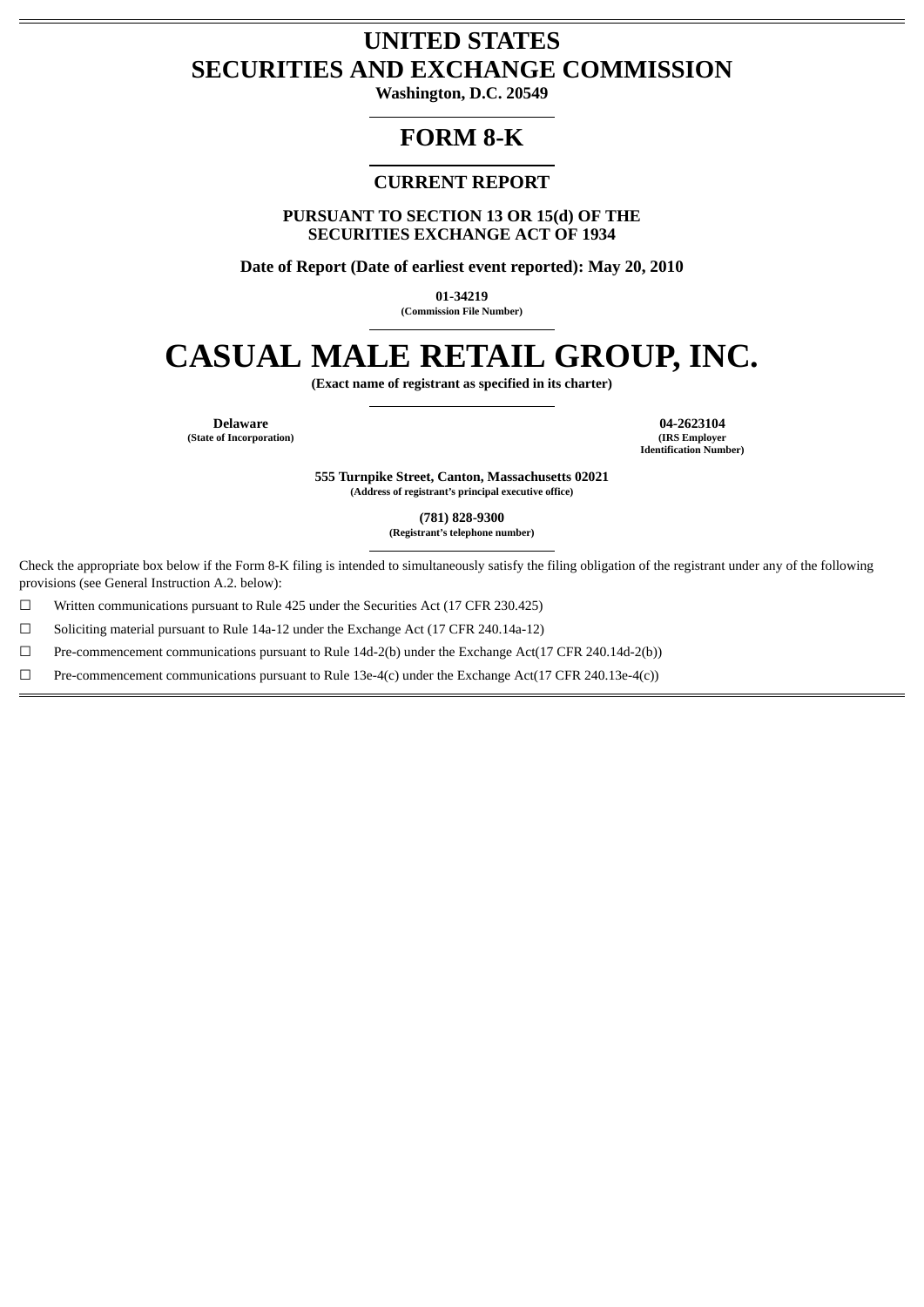# **Item 2.02 Results of Operations and Financial Condition.**

On May 20, 2010, Casual Male Retail Group, Inc. (the "Company") issued a press release announcing the Company's sales and results of operations for the first quarter of fiscal 2010. A copy of this press release is attached hereto as Exhibit 99.1.

#### **Item 9.01 Financial Statements and Exhibits.**

(d) Exhibits

| Exhibit<br>No. | <b>Description</b>                                                                         |
|----------------|--------------------------------------------------------------------------------------------|
| 99.1           | Press release announcing sales and operating results for the first quarter of fiscal 2010. |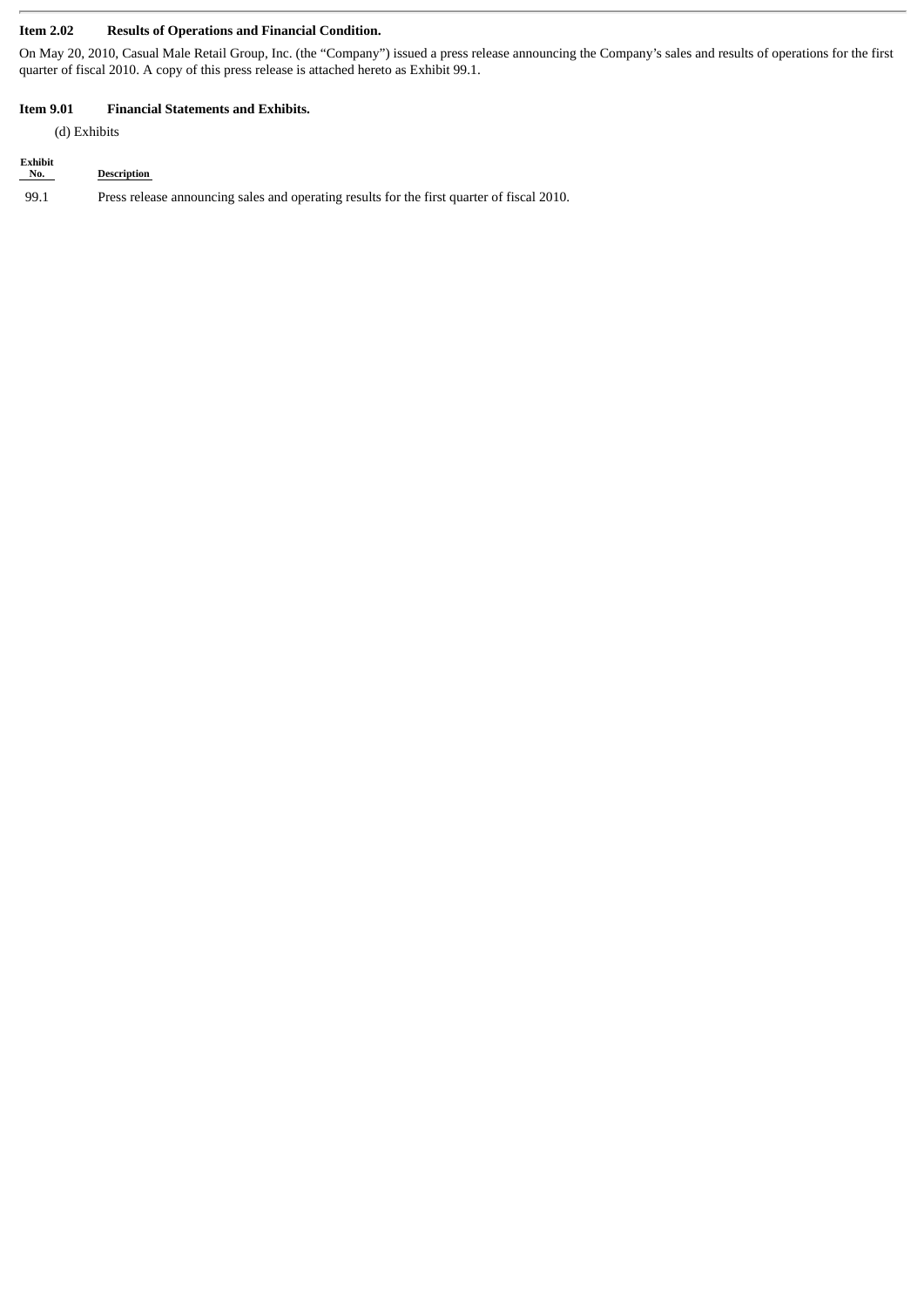## **SIGNATURES**

Pursuant to the requirements of the Securities Exchange Act of 1934, the registrant has duly caused this report to be signed on its behalf by the undersigned, thereunto duly authorized.

# CASUAL MALE RETAIL GROUP, INC.

By: /S/ DENNIS R. HERNREICH Name: **Dennis R. Hernreich Executive Vice President and Chief Financial Officer** 

Date: May 20, 2010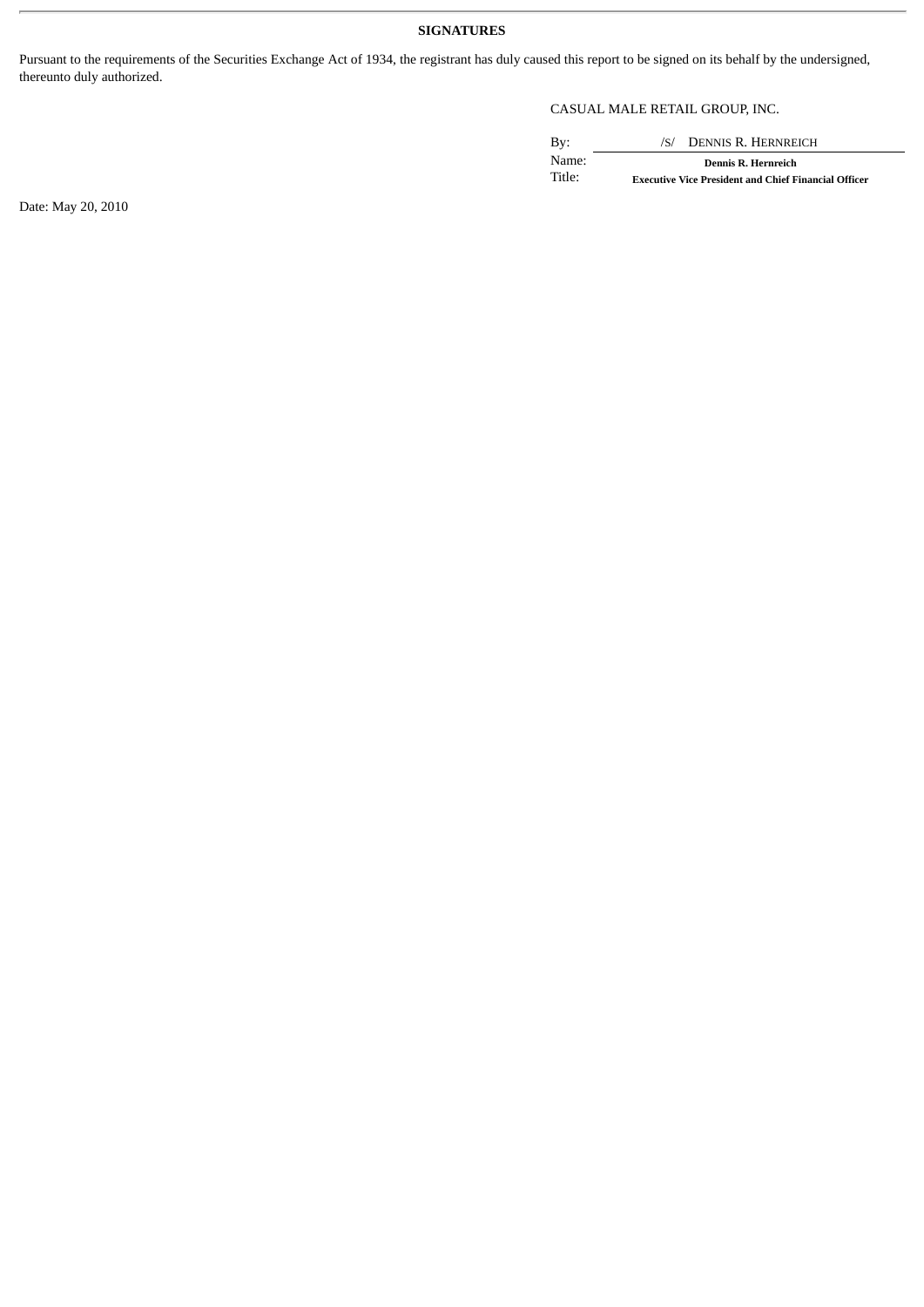

#### **CASUAL MALE RETAIL GROUP, INC. REPORTS FIRST QUARTER 2010 RESULTS** *First Quarter Earnings \$0.09 Per Diluted Share versus \$0.01 Per Diluted Share Last Year*

**CANTON, MA (May 20, 2010)** — **Casual Male Retail Group, Inc. (NASDAQ: "CMRG")**, the largest retailer of big & tall men's apparel and accessories, today reported operating results for the first quarter ended May 1, 2010.

#### **First Quarter Highlights (1QFY10 vs. 1QFY09)**

- Net income increased to \$4.2 million, or \$0.09 per diluted share, from a net income of \$0.3 million, or \$0.01 per diluted share
- Comparable sales decreased 0.7% and total sales decreased 2.6% to \$95.0 million
- Gross margin improved 330 basis points to 45.9%
- Company raises FY 2010 EPS guidance to \$0.26 to \$0.29 per diluted share from \$0.23 to \$0.26 per diluted share

David Levin, President and CEO, stated, "We are pleased with our first quarter results, as they were characterized by continuing improvements in comparable sales, gross margin and expense control/operating leverage. In the quarter, we saw a strong customer response to fresh new merchandise around key selling weeks and are encouraged by the overall directional trend in our traffic trends. While customers continue to be mindful of their discretionary spending on apparel, we are seeing an increased willingness to spend when the weather is favorable. Flattening sales trends, along with higher merchandise margin from strong inventory and promotional controls, provide us the confidence to raise our fiscal 2010 EPS guidance range to \$0.26 to \$0.29 per diluted share from our previous guidance of \$0.23 to \$0.26 per diluted share."

#### **Sales**

For the first quarter of fiscal 2010, total sales declined 2.6% to \$95.0 million and comparable sales declined 0.7% as compared to the prior year's first quarter. During the first quarter of fiscal 2010, comparable sales for our Rochester business increased 4.6% while comparable sales for our Casual Male XL business decreased by 2.4%. Sales across our direct marketing catalogs and e-commerce businesses increased by 0.6% for the first quarter of fiscal 2010 as compared to the prior year's first quarter.

#### **Gross Profit Margin**

For the first quarter of fiscal 2010, gross margin increased 330 basis points to 45.9%. The increase was the result of a 280 basis point improvement in merchandise margin and a 50 basis point improvement in occupancy costs.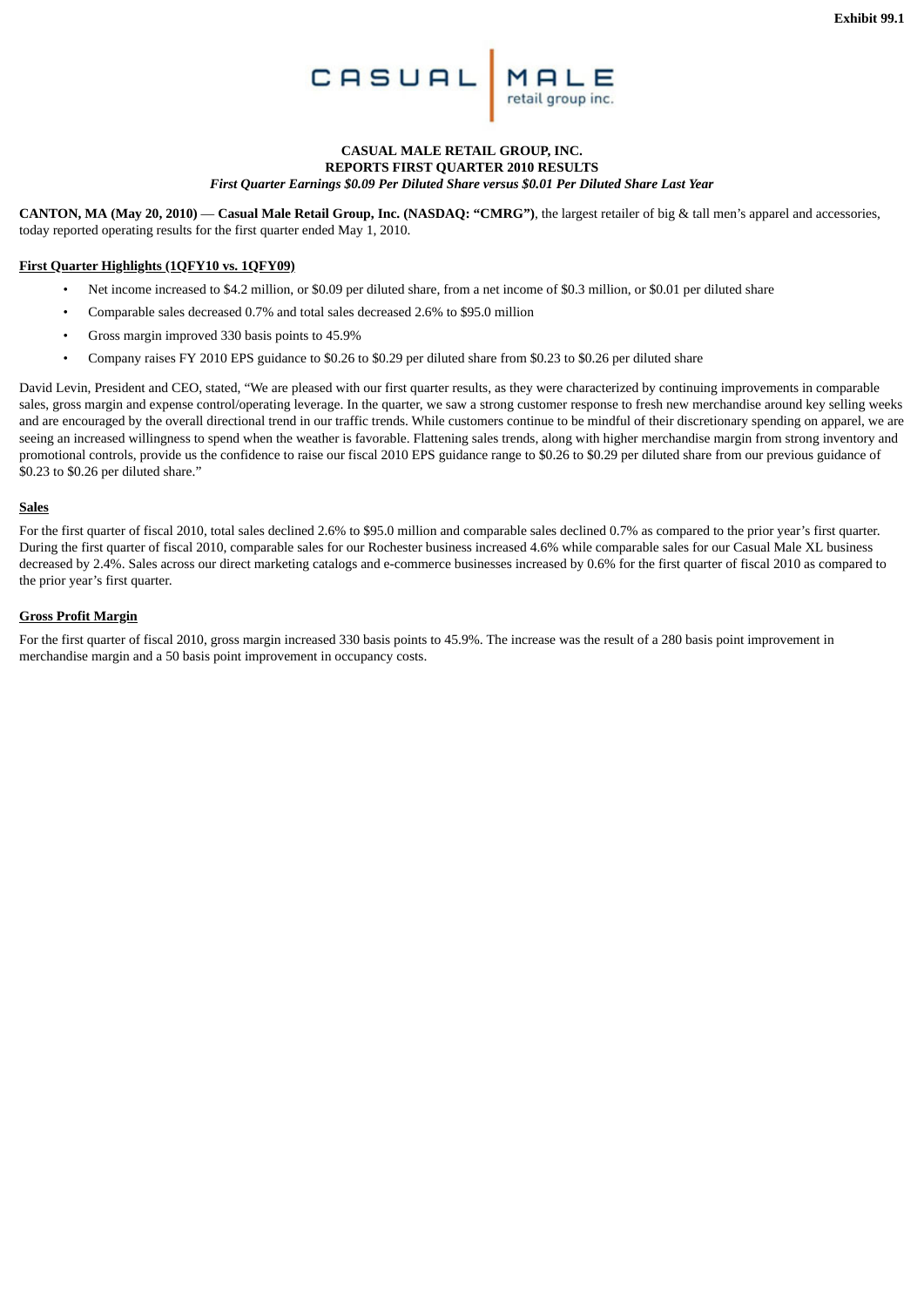## **SG&A**

On a dollar basis, SG&A expenses decreased 4.1% to \$35.6 million for the first quarter of fiscal 2010. As a percentage of sales, SG&A expenses declined 60 basis points to 37.5% in the first quarter of fiscal 2010 as compared to 38.1% in the first quarter of fiscal 2009.

During the first quarter of fiscal 2010, we continued to benefit from the cost reductions that we took during the first half of fiscal 2009. Approximately two-thirds of the savings were the result of improved field productivity with the remaining cost savings resulting from reduced marketing costs.

#### **Interest Expense**

Net interest expense for the first quarter of fiscal 2010 decreased to \$0.2 million from \$0.3 million in the prior year. This decrease was primarily the result of a decrease in total indebtedness over the prior year.

#### **Cash Flow**

Free cash flow from operations improved by \$2.8 million to \$(0.1) million in the first quarter of fiscal 2010 as compared to \$(2.9) million in the first quarter of fiscal 2009.

#### **Balance Sheet & Liquidity**

Total debt decreased 78.2%, or \$43.0 million, to \$12.0 million at the end of first quarter of fiscal 2010 from \$55.0 million at the end of first quarter of fiscal 2009. At May 1, 2010, the Company had \$60.0 million available under its credit line facility.

Inventories decreased 6.6% to \$98.7 million at the end of the first quarter of fiscal 2010 from \$105.6 million at the end of first quarter of fiscal 2009.

#### **Destination XL**

The Company expects to open four Destination XL stores during the second and third quarters of fiscal 2010. The first store, which is scheduled to open July 2010, will be in Schaumburg, Illinois, with stores in Memphis, Tennessee; Las Vegas, Nevada; and Houston, Texas to open by August 2010.

#### **Updated Fiscal 2010 Outlook**

As of May 20, 2010, the company is projecting the following for the fiscal year ending January 29, 2011:

- Comparable sales +1% to -1% with total sales of \$385 \$395 million (unchanged)
- Gross profit margin of 44.9% to 45.4% (previous range 44.6% to 45.2%)
- SG&A expenses to decline by approximately 2.0% (unchanged)
- Diluted earnings per share of \$0.26-\$0.29 (previous range \$0.23-\$0.26)
- On a quarterly basis, expect to see improvements in earnings in the third and fourth quarters of fiscal 2010, consistent with the expected 2010 annual improvement to 2009, but no improvement expected in the second quarter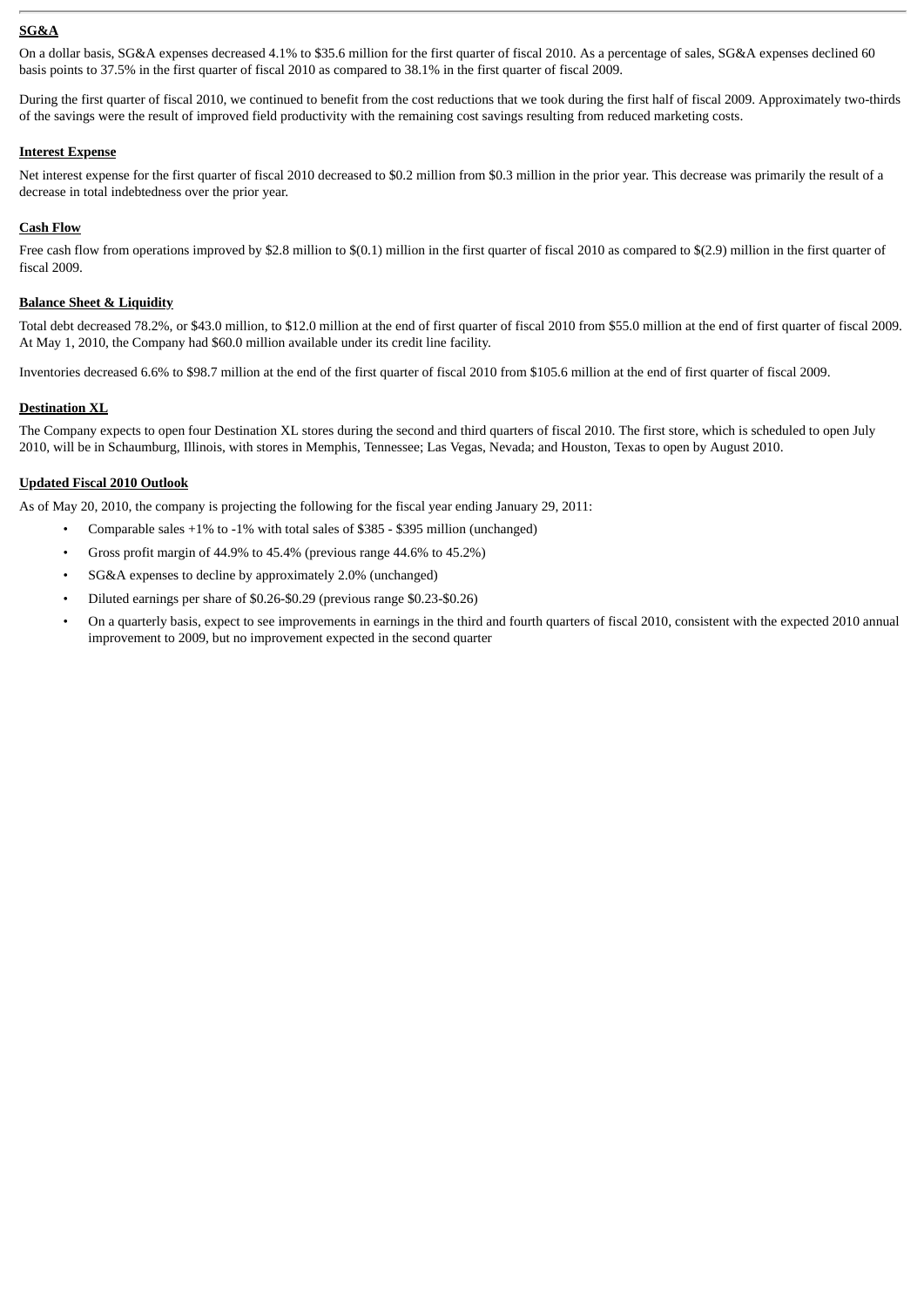• Free cash flow of approximately \$20 million, which is based on operating cash flow of approximately \$30 million less capital expenditures of approximately \$10 million (unchanged)

#### **Non-GAAP Measures**

*In addition to the financial measures prepared in accordance with generally accepted accounting principles (GAAP), the above discussion also refers to non-GAAP free cash flow of \$(0.1) million and \$(2.9) million for the three months ended May 1, 2010 and May 2, 2009, respectively and estimated non-GAAP free cash flow of \$20.0 million for fiscal 2010. The presentation of non-GAAP free cash flow is not a measure determined by GAAP and should not be considered superior to or as a substitute for net income or cash flows from operating activities or any other measure of performance derived in accordance with GAAP. In addition, all companies do not calculate non-GAAP financial measures in the same manner and, accordingly, "free cash flows" presented in this release may not be comparable to similar measures used by other companies. The Company calculates free cash flows as cash flow from operating activities less capital expenditures and less discretionary store asset acquisitions.*

|                                              | For the three months ended |             | <b>Projected Cash</b><br>Flow |  |
|----------------------------------------------|----------------------------|-------------|-------------------------------|--|
| (in millions)                                | May 1, 2010                | May 2, 2009 | Fiscal 2010                   |  |
| Cash flow from operating activities          | 0.6                        | (2.2)       | 30.0                          |  |
| Less: Capital expenditures                   | (0.7)                      | (0.7)       | (10.0)                        |  |
| Less: Discretionary store asset acquisitions |                            |             |                               |  |
| <b>Estimated Free Cash Flow</b>              | (0.1)                      | 2.9)        | 20.0                          |  |

Investors are invited to listen to a broadcast of the Company's conference call to discuss its earnings results for the first quarter of fiscal 2010. The conference call will broadcast live today, Thursday, May 20, 2010 at 9:00 a.m. Eastern Daylight Time and can be accessed at www.casualmalexl.com and then clicking on the investor relations icon. The call will be archived online within one hour after its completion. Participating in the call will be David Levin, President and Chief Executive Officer, and Dennis Hernreich, Executive Vice President, Chief Operating Officer and Chief Financial Officer.

During the conference call, the Company may discuss and answer questions concerning business and financial developments and trends. The Company's responses to questions, as well as other matters discussed during the conference call, may contain or constitute information that has not been disclosed previously.

Casual Male Retail Group, Inc., the largest retailer of big and tall men's apparel with operations throughout the United States, Canada and Europe, operates 457 Casual Male XL retail and outlet stores, 19 Rochester Clothing stores, and direct to consumer businesses which include several catalogs and e-commerce sites. The Company is headquartered in Canton, Massachusetts, and its common stock is listed on the NASDAQ Global Market under the symbol "CMRG."

*Certain information contained in this press release, including the Company's expectations regarding fiscal 2010, constitutes forward-looking statements under the federal securities laws. The discussion of forward-looking*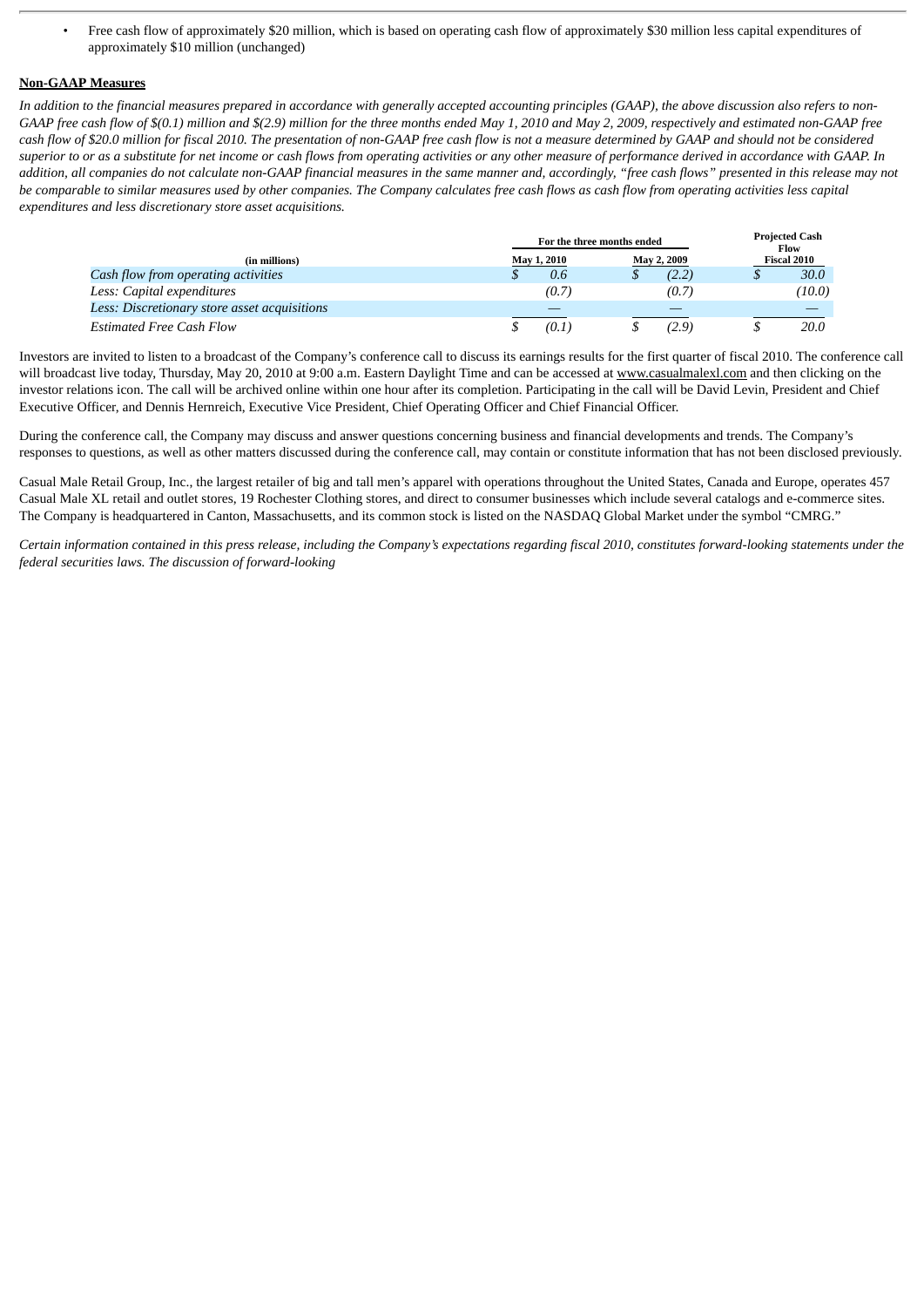*information requires management of the Company to make certain estimates and assumptions regarding the Company's strategic direction and the effect of such plans on the Company's financial results. The Company's actual results and the implementation of its plans and operations may differ materially from forwardlooking statements made by the Company. The Company encourages readers of forward-looking information concerning the Company to refer to its prior filings with the Securities and Exchange Commission, including without limitation, its Annual Report on Form 10-K filed on March 19, 2010, that set forth certain risks and uncertainties that may have an impact on future results and direction of the Company.*

*Forward-looking statements contained in this press release speak only as of the date of this release. Subsequent events or circumstances occurring after such date may render these statements incomplete or out of date. The Company undertakes no obligation and expressly disclaims any duty to update such statements.*

For additional information, contact:

Jeff Unger Vice President of Investor Relations Casual Male Retail Group, Inc. 561-482-9715 jeffunger@usa.net

John Rouleau ICR 203-682-8342 John.Rouleau@icrinc.com

*[tables to follow]*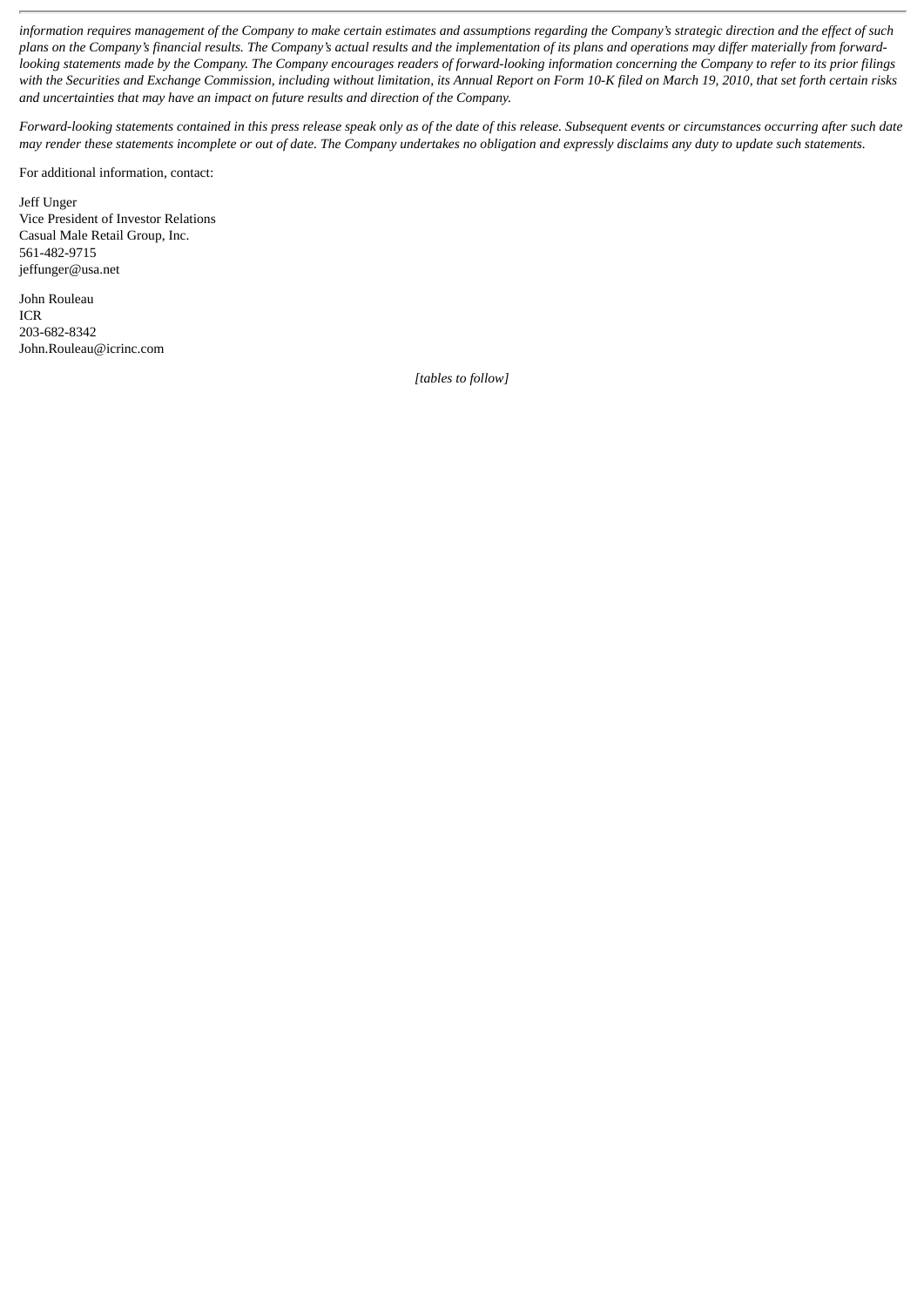## CASUAL MALE RETAIL GROUP, INC. CONSOLIDATED STATEMENTS OF OPERATIONS *(In thousands, except per share data)*

|                                                       |             | For the three months ended |  |
|-------------------------------------------------------|-------------|----------------------------|--|
|                                                       | May 1, 2010 | May 2, 2009                |  |
| <b>Sales</b>                                          | \$94,984    | 97,561<br>\$               |  |
| Cost of goods sold including occupancy                | 51,416      | 56,003                     |  |
| Gross profit                                          | 43,568      | 41,558                     |  |
| Expenses:                                             |             |                            |  |
| Selling, general and administrative                   | 35,631      | 37,151                     |  |
| Depreciation and amortization                         | 3,324       | 3,797                      |  |
| <b>Total expenses</b>                                 | 38,955      | 40,948                     |  |
| Operating income                                      | 4,613       | 610                        |  |
| Other income, net                                     | 103         | 93                         |  |
| Interest expense, net                                 | (155)       | (330)                      |  |
| Income before income taxes                            | 4,561       | 373                        |  |
| Provision for income taxes                            | 407         | 37                         |  |
| Net income                                            | 4,154       | 336                        |  |
| Net income per share - basic and diluted              | 0.09        | 0.01<br>\$                 |  |
| Weighted-average number of common shares outstanding: |             |                            |  |
| <b>Basic</b>                                          | 46,659      | 41,450                     |  |
| <b>Diluted</b>                                        | 47,267      | 41,450                     |  |